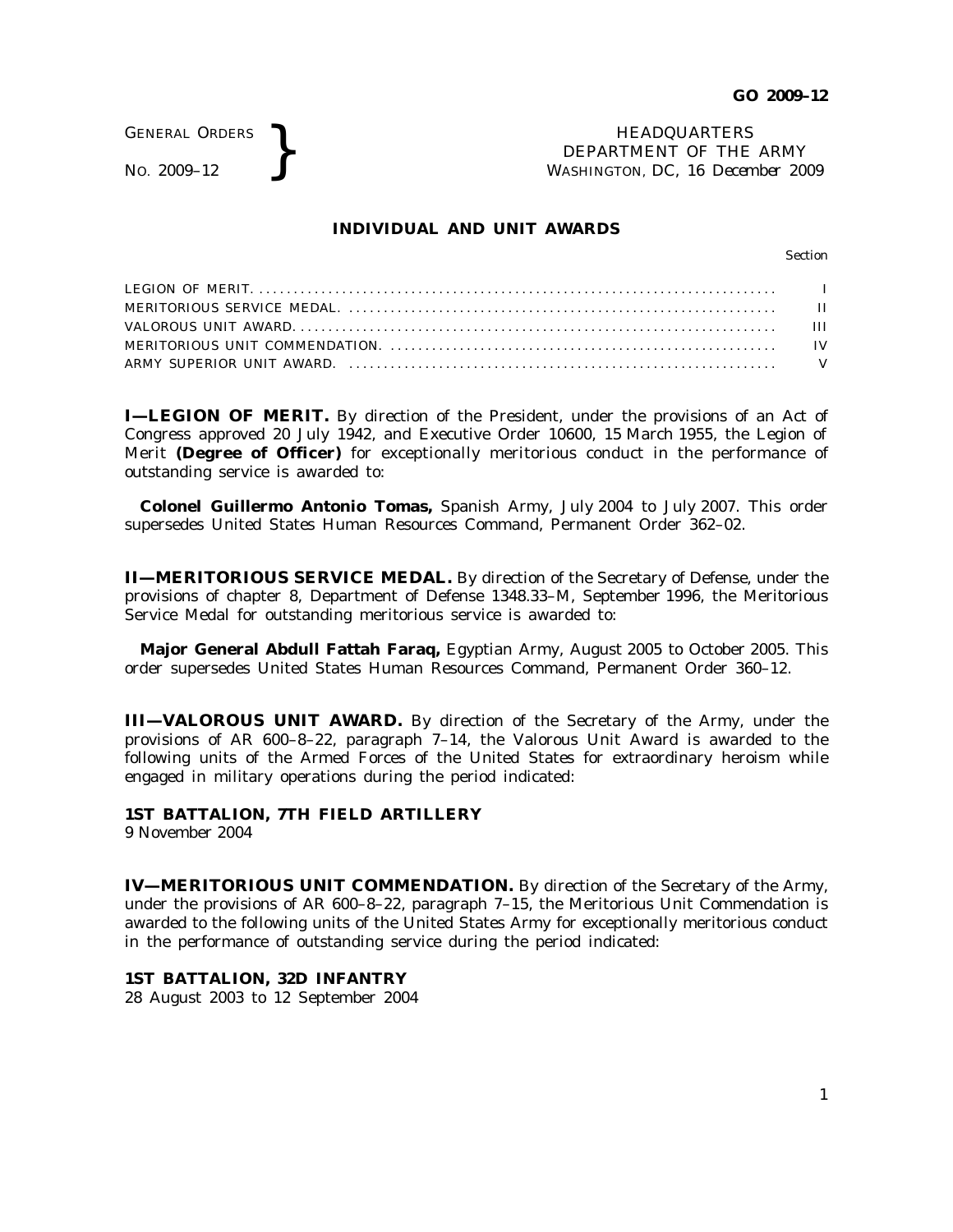#### **GO 2009–12**

**1ST BATTALION, 41ST INFANTRY (LESS COMPANY A)** 18 June 2004 to 18 June 2005

**2D BATTALION, 1ST AVIATION** 8 February 2004 to 15 February 2005

**13TH SIGNAL BATTALION** 2 March 2004 to 2 March 2005

**196TH PUBLIC AFFAIRS DETACHMENT** 18 February 2004 to 1 February 2005

**201ST SUPPORT BATTALION** 17 March 2004 to 21 February 2005

# **209TH PUBLIC AFFAIRS DETACHMENT**

24 October 2004 to 15 October 2005 **911TH MEDICAL DETACHMENT** 4 August 2003 to 20 March 2004

**COMPANY C, 193D AVIATION**

1 February 2004 to 2 February 2005

### **HEADQUARTERS, 2D BRIGADE COMBAT TEAM, 3D INFANTRY DIVISION**

21 January 2005 to 10 January 2006 (to include the following assigned or attached units)

3D BATTALION, 15TH INFANTRY REGIMENT (21 January 2005 to 10 January 2006) 1ST BATTALION, 64TH ARMORED REGIMENT (21 January 2005 to 10 January 2006) 3D SQUADRON, 7TH CAVALRY REGIMENT (21 January 2005 to 10 January 2006) 1ST BATTALION, 9TH FIELD ARTILLERY REGIMENT (21 January 2005 to 10 January 2006) SPECIAL TROOPS BATTALION, 2D BRIGADE COMBAT TEAM, 3D INFANTRY DIVISION (21 January 2005 to 10 January 2006) 26TH SUPPORT BATTALION (21 January 2005 to 10 January 2006) COMPANY B, 448TH CIVIL AFFAIRS BATTALION (26 May 2005 to 6 January 2006)

**HEADQUARTERS AND HEADQUARTERS BATTERY, 25TH INFANTRY DIVISION ARTILLERY**

29 June 2004 to 1 June 2005

**HEADQUARTERS AND HEADQUARTERS BATTERY, XVIII AIRBORNE CORPS ARTILLERY** 23 January 2005 to 19 January 2006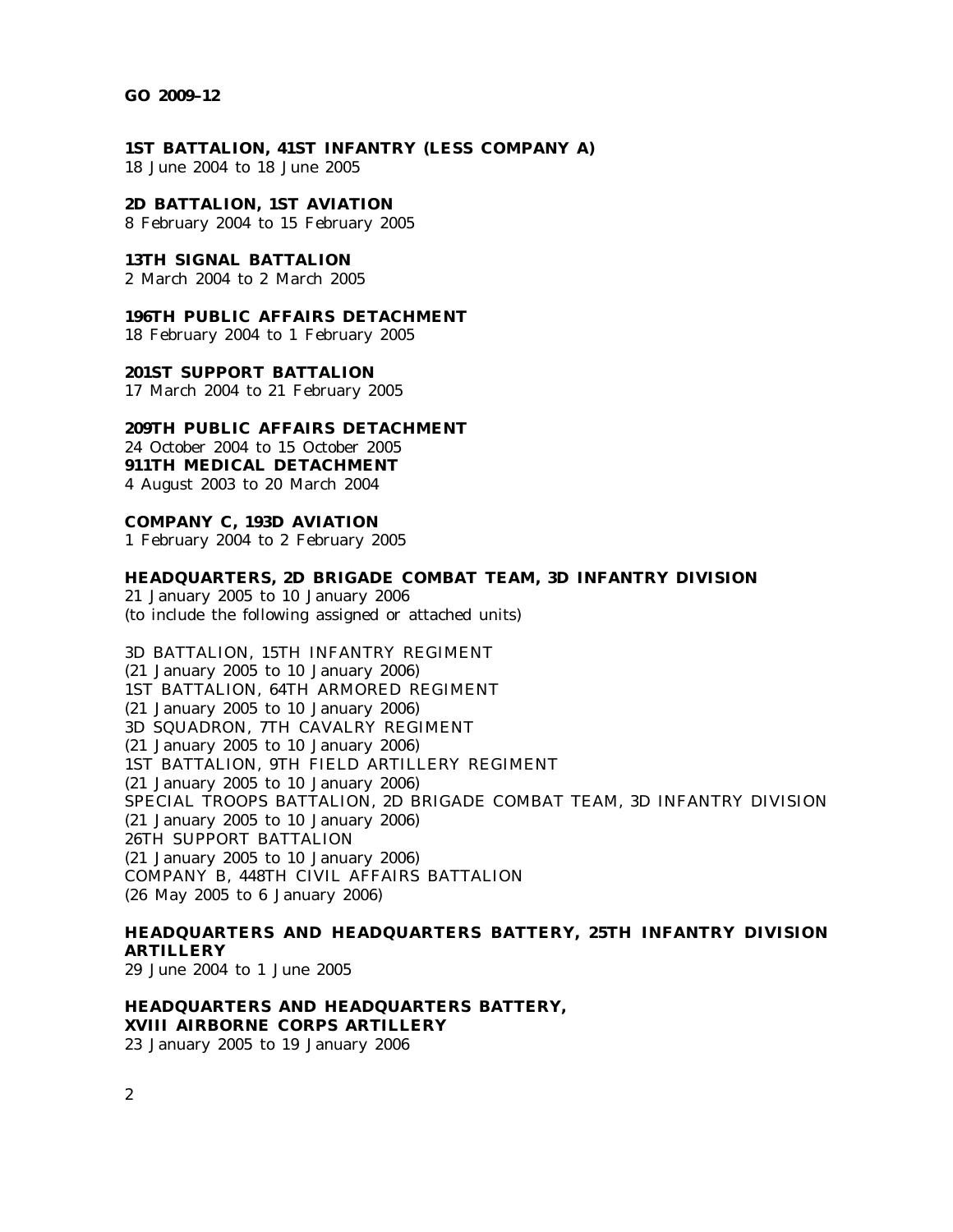#### **HEADQUARTERS AND HEADQUARTERS COMPANY, AVIATION BRIGADE, 1ST INFANTRY DIVISION**

8 February 2004 to 20 January 2005

## **HEADQUARTERS AND HEADQUARTERS COMPANY, 1ST MEDICAL BRIGADE**

21 March 2003 to 21 September 2003

### **HEADQUARTERS AND HEADQUARTERS COMPANY, 8TH ENGINEER BATTALION**

25 March 2004 to 4 March 2005 (to include the following assigned or attached unit)

COMPANY C, 8TH ENGINEER BATTALION **HEADQUARTERS AND HEADQUARTERS COMPANY, 115TH SUPPORT BATTALION** 1 April 2004 to 15 January 2005

(to include the following assigned or attached units)

COMPANY D, 115TH SUPPORT BATTALION COMPANY E, 115TH SUPPORT BATTALION

### **HEADQUARTERS AND HEADQUARTERS COMPANY, 215TH SUPPORT BATTALION**

16 March 2004 to 15 March 2005 (to include the following assigned or attached units)

COMPANY D, 215TH SUPPORT BATTALION COMPANY E, 215TH SUPPORT BATTALION

#### **HEADQUARTERS AND HEADQUARTERS COMPANY, 232D SUPPORT BATTALION**

23 February 2004 to 14 January 2005

## **HEADQUARTERS AND HEADQUARTERS COMPANY, 561ST SUPPORT GROUP**

17 October 2004 to 1 September 2005 (to include the following assigned or attached units)

482D TRANSPORTATION COMPANY (17 October 2004 to 1 September 2005) HEADQUARTERS AND HEADQUARTERS DETACHMENT, 1297TH SUPPORT BATTALION (22 October 2004 to 1 September 2005) 416TH TRANSPORTATION COMPANY (26 October 2004 to 1 September 2005) 340TH QUARTERMASTER COMPANY (28 October 2004 to 1 September 2005) 704TH QUARTERMASTER DETACHMENT (16 November 2004 to 1 September 2005) HEADQUARTERS AND HEADQUARTERS DETACHMENT, 620TH SUPPORT BATTALION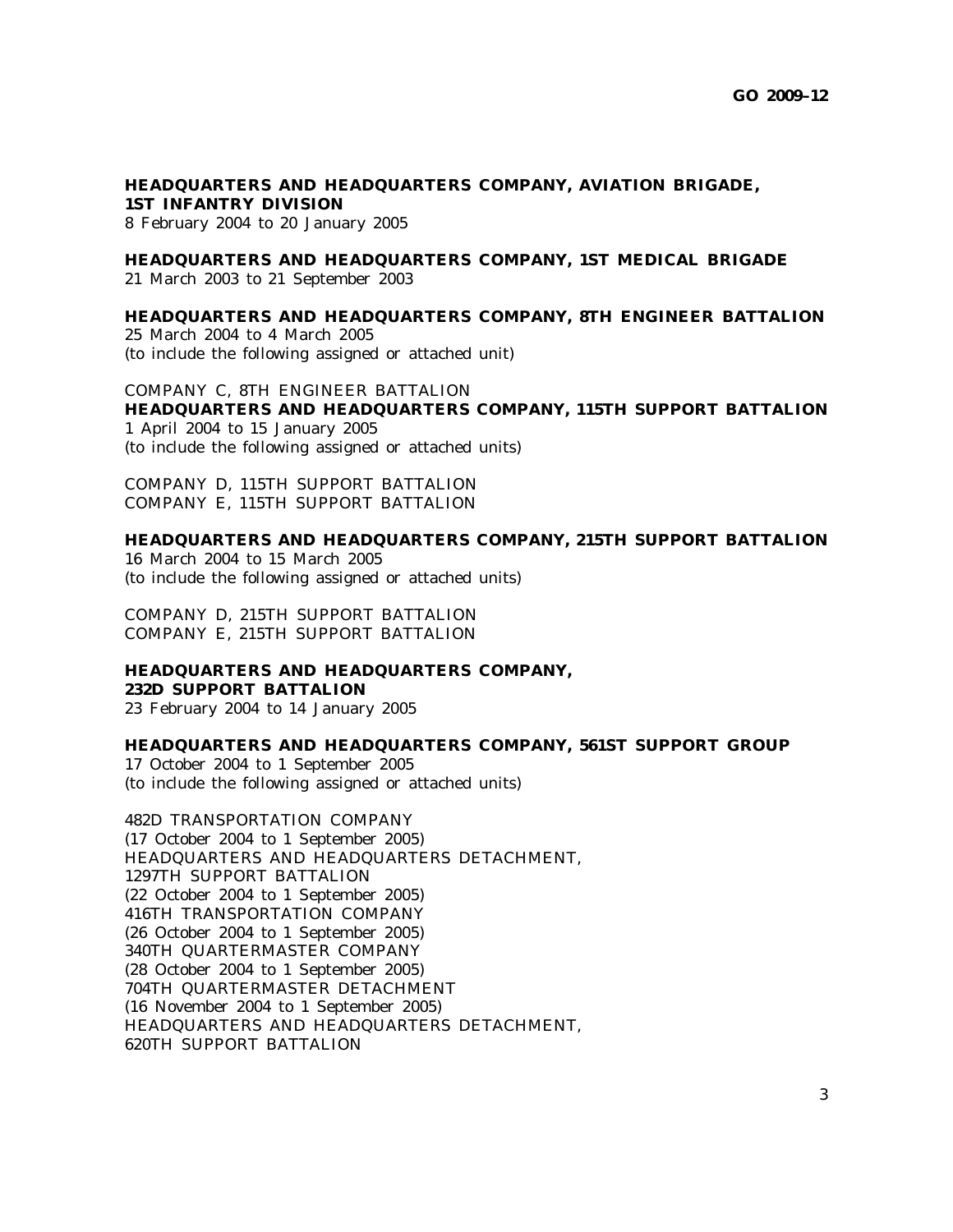(29 November 2004 to 1 September 2005)

57TH TRANSPORTATION COMPANY (27 December 2004 to 1 September 2005) 62D QUARTERMASTER COMPANY (27 December 2004 to 1 September 2005) 1073D MAINTENANCE COMPANY (29 December 2004 to 1 September 2005) 51ST TRANSPORTATION COMPANY (13 January 2005 to 1 September 2005) 597TH QUARTERMASTER COMPANY (1 May 2005 to 1 September 2005)

## **HEADQUARTERS AND HEADQUARTERS COMPANY AND SPECIAL TROOPS, 3D CORPS SUPPORT COMMAND**

19 March 2003 to 18 February 2004 (to include the following assigned or attached unit)

CONUS AUGMENTATION, 3D CORPS SUPPORT COMMAND

# **DETACHMENT, HEADQUARTERS AND HEADQUARTERS DETACHMENT, 3D MILITARY POLICE GROUP**

10 March 2003 to 15 April 2004 (to include the following assigned or attached units)

DETACHMENT, HEADQUARTERS AND HEADQUARTERS DETACHMENT, 10TH MILITARY POLICE BATTALION DETACHMENT, 12TH MILITARY POLICE DETACHMENT DETACHMENT, 30TH MILITARY POLICE DETACHMENT DETACHMENT, 31ST MILITARY POLICE DETACHMENT DETACHMENT, 43D MILITARY POLICE DETACHMENT DETACHMENT, 44TH MILITARY POLICE DETACHMENT 87TH MILITARY POLICE DETACHMENT 307TH MILITARY POLICE DETACHMENT 323D MILITARY POLICE DETACHMENT 375TH MILITARY POLICE DETACHMENT 383D MILITARY POLICE DETACHMENT HEADQUARTERS AND HEADQUARTERS DETACHMENT, 733D MILITARY POLICE BATTALION DETACHMENT, HEADQUARTERS AND HEADQUARTERS DETACHMENT, 701ST MILITARY POLICE GROUP DETACHMENT, 3D REGION CRIMINAL INVESTIGATION COMMAND (KUWAIT BRANCH OFFICE)

# **HEADQUARTERS AND HEADQUARTERS DETACHMENT, 11TH MILITARY POLICE BATTALION**

7 January 2005 to 6 January 2006 (to include the following assigned or attached units)

30TH MILITARY POLICE DETACHMENT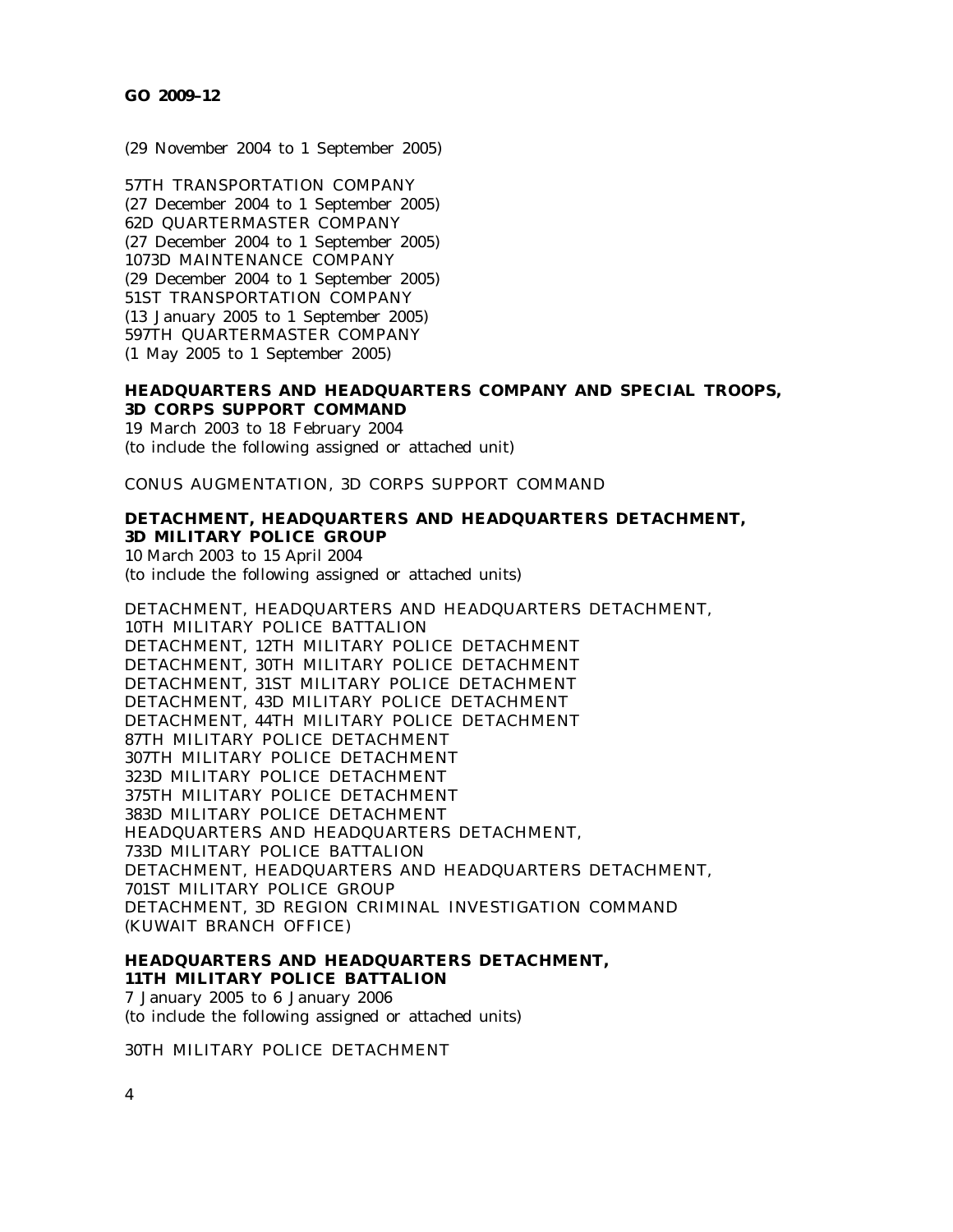37TH MILITARY POLICE DETACHMENT 48TH MILITARY POLICE DETACHMENT 366TH MILITARY POLICE DETACHMENT 380TH MILITARY POLICE DETACHMENT

#### **HEADQUARTERS AND HEADQUARTERS DETACHMENT, 720TH MILITARY POLICE BATTALION**

29 December 2004 to 8 November 2005 (to include the following assigned or attached units)

BATTERY A, 1ST BATTALION, 151ST FIELD ARTILLERY REGIMENT (3 January 2005 to 8 November 2005) BATTERY C, 1ST BATTALION, 151ST FIELD ARTILLERY REGIMENT (15 June 2005 to 8 November 2005) 313TH MILITARY POLICE DETACHMENT (7 January 2005 to 30 September 2005) 401ST MILITARY POLICE COMPANY (5 February 2005 to 8 November 2005) DETACHMENT, HEADQUARTERS AND HEADQUARTERS BATTERY, 1ST BATTALION, 182D FIELD ARTILLERY REGIMENT (30 January 2005 to 8 November 2005) 64TH MILITARY POLICE COMPANY (11 March 2005 to 8 November 2005) 411TH MILITARY POLICE COMPANY (20 March 2005 to 8 November 2005)

**HEADQUARTERS AND HEADQUARTERS DETACHMENT, 436TH TRANSPORTATION BATTALION** 23 September 2004 to 20 September 2005

(to include the following assigned or attached units)

384TH TRANSPORTATION DETACHMENT (23 September 2004 to 20 September 2005) 394TH TRANSPORTATION DETACHMENT (23 September 2004 to 20 September 2005) 408TH TRANSPORTATION DETACHMENT (23 September 2004 to 20 September 2005) 532D TRANSPORTATION DETACHMENT (23 September 2004 to 20 September 2005) 559TH TRANSPORTATION DETACHMENT (15 December 2004 to 20 September 2005) 957TH TRANSPORTATION DETACHMENT (23 September 2004 to 20 September 2005)

# **HEADQUARTERS AND HEADQUARTERS TROOP,**

**2D SQUADRON, 9TH CAVALRY REGIMENT** 28 November 2005 to 27 November 2006 (to include the following assigned or attached units)

DETACHMENT, TROOP A, 2D SQUADRON, 9TH CAVALRY REGIMENT TROOP B, 2D SQUADRON, 9TH CAVALRY REGIMENT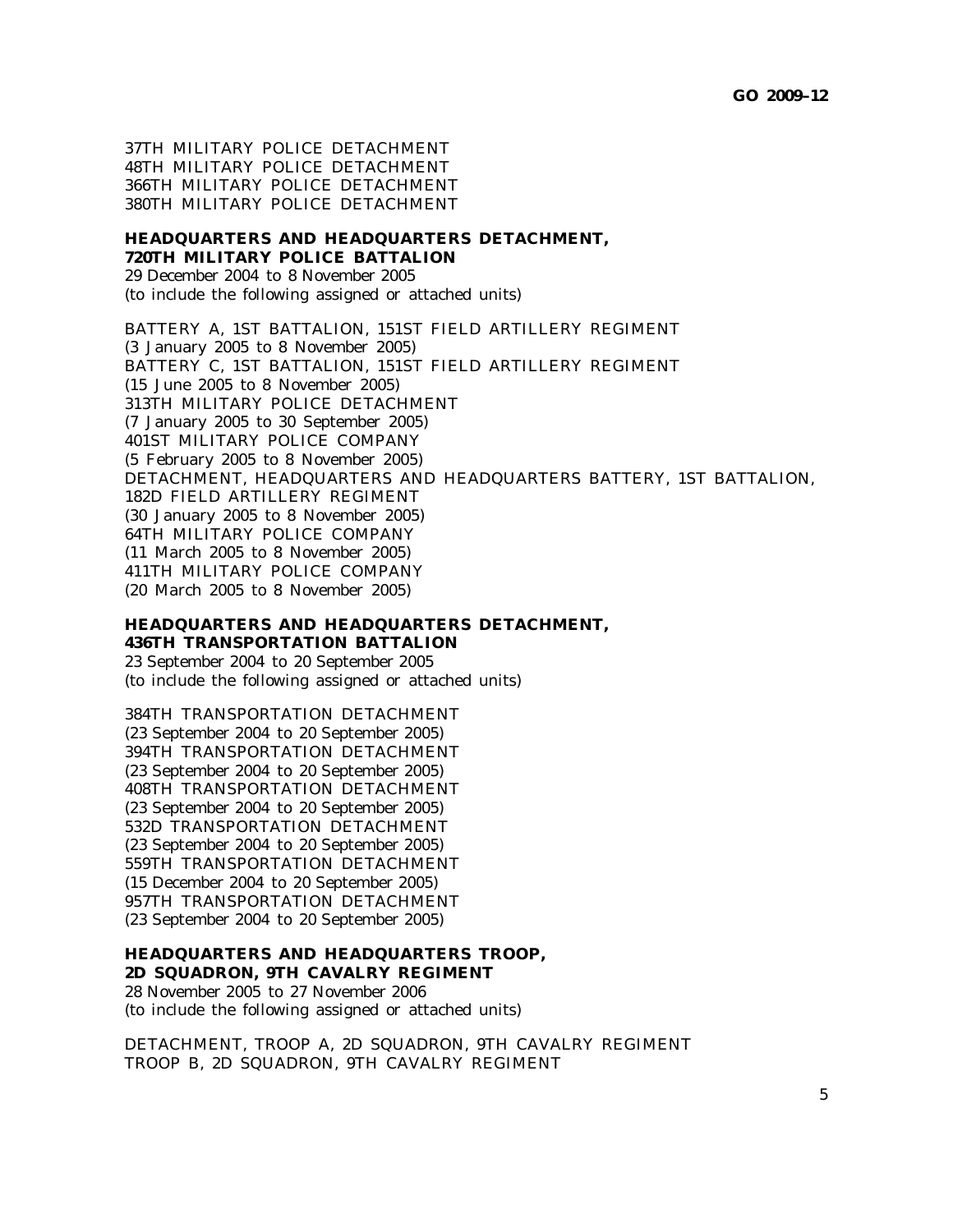TROOP C, 2D SQUADRON, 9TH CAVALRY REGIMENT COMPANY D, 64TH SUPPORT BATTALION

**SPECIAL TROOPS BATTALION, 4TH INFANTRY DIVISION** 1 December 2005 to 30 November 2006 (to include the following assigned or attached units)

HEADQUARTERS, 4TH INFANTRY DIVISION (1 December 2005 to 30 November 2006) TACTICAL COMMAND POSTS, 4TH INFANTRY DIVISION (1 December 2005 to 30 November 2006) 4TH INFANTRY DIVISION BAND (1 December 2005 to 30 November 2006) 363D PUBLIC AFFAIRS DETACHMENT (8 December 2005 to 30 November 2006) BATTERY B, 3D BATTALION, 4TH AIR DEFENSE ARTILLERY REGIMENT (7 April 2006 to 30 November 2006) 303D PSYCHOLOGICAL OPERATIONS COMPANY (7 April 2006 to 30 November 2006) DETACHMENT, HEADQUARTERS AND HEADQUARTERS COMPANY, 149TH BRIGADE, 35TH INFANTRY DIVISION (7 May 2006 to 30 November 2006) DETACHMENT, 181ST CHEMICAL COMPANY (12 May 2006 to 30 November 2006)

**V—ARMY SUPERIOR UNIT AWARD.** By direction of the Secretary of the Army, under the provisions of AR 600–8–22, paragraph 7–16, the Army Superior Unit Award is awarded to the following units of the Armed Forces of the United States for meritorious service in connection with difficult and challenging missions during peacetime:

#### **1ST BATTALION, 340TH REGIMENT**

31 May 2003 to 31 May 2004

**1ST BATTALION, 131ST INFANTRY**

1 July 2004 to 1 August 2005

**2D BATTALION, 411TH REGIMENT** 1 February 2003 to 1 February 2004

**249TH MEDICAL COMPANY**

22 October 2003 to 21 May 2005

#### **542D QUARTERMASTER COMPANY**

20 January 2001 to 14 December 2003

**4003D U.S. ARMY RESERVE GARRISON SUPPORT UNIT**

24 September 2001 to 15 January 2005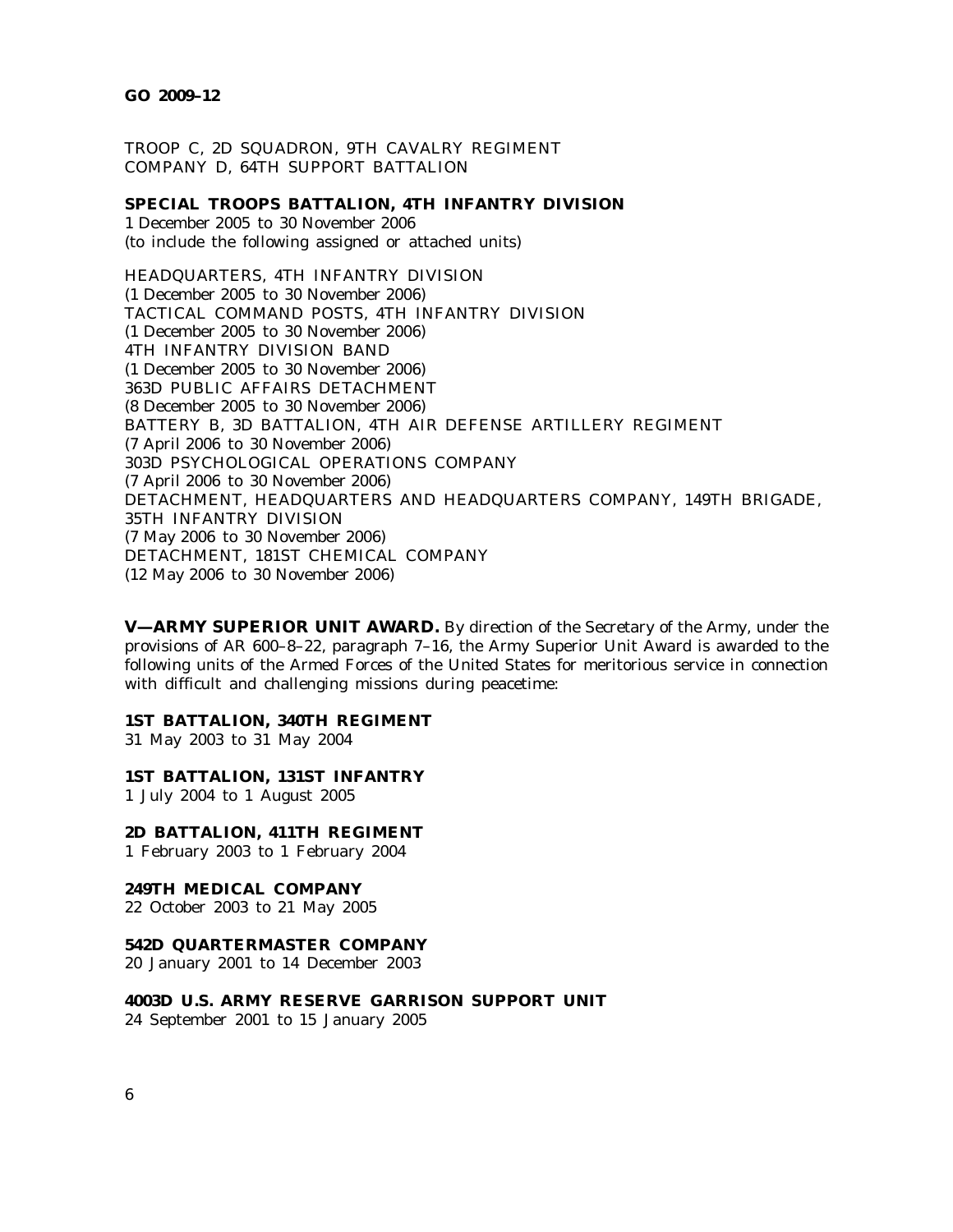#### **4013TH U.S. ARMY RESERVE GARRISON SUPPORT UNIT**

24 September 2001 to 16 January 2005

## **5035TH U.S. ARMY RESERVE GARRISON SUPPORT UNIT** 26 November 2001 to 9 January 2005

#### **DWIGHT DAVID EISENHOWER ARMY MEDICAL CENTER**

1 April 2003 to 1 February 2006

# **HEADQUARTERS, 2D BRIGADE, 85TH DIVISION (TRAINING SUPPORT)**

31 January 2003 to 31 January 2004

#### **HEADQUARTERS, 5TH BRIGADE, 78TH DIVISION (TRAINING SUPPORT)**

7 September 2004 to 7 September 2005 (to include the following assigned or attached units)

1ST BATTALION, 309TH REGIMENT 2D BATTALLION, 309TH REGIMENT 3D BATTALION, 311TH REGIMENT 2D BATTALION, 312TH REGIMENT 3D BATTALION, 312TH REGIMENT 2D BATTALION, 315TH REGIMENT 3D BATTALION, 315TH REGIMENT 1ST BATTALION, 322D REGIMENT

# **HEADQUARTERS AND HEADQUARTERS COMPANY, 3D BRIGADE, 2D INFANTRY DIVISION**

1 October 2002 to 1 October 2003 (to include the following assigned or attached units)

1ST BATTALION, 23D INFANTRY 2D BATTALION, 3D INFANTRY 5TH BATTALION, 20TH INFANTRY COMPANY C, 52D INFANTRY 1ST SQUADRON, 14TH CAVALRY 1ST BATTALION, 37TH FIELD ARTILLERY 18TH ENGINEER COMPANY 334TH SIGNAL COMPANY 209TH MILITARY INTELLIGENCE COMPANY 296TH SUPPORT BATTALION

#### **HEADQUARTERS AND HEADQUARTERS COMPANY, 40TH INFANTRY DIVISION**

1 March 2005 to 18 January 2006 (to include the following assigned or attached units)

HEADQUARTERS AND HEADQUARTERS COMPANY, 3D BRIGADE, 40TH INFANTRY DIVISION 1ST BATTALION, 160TH INFANTRY REGIMENT (LESS COMPANY B) 1ST BATTALION, 635TH ARMORED REGIMENT